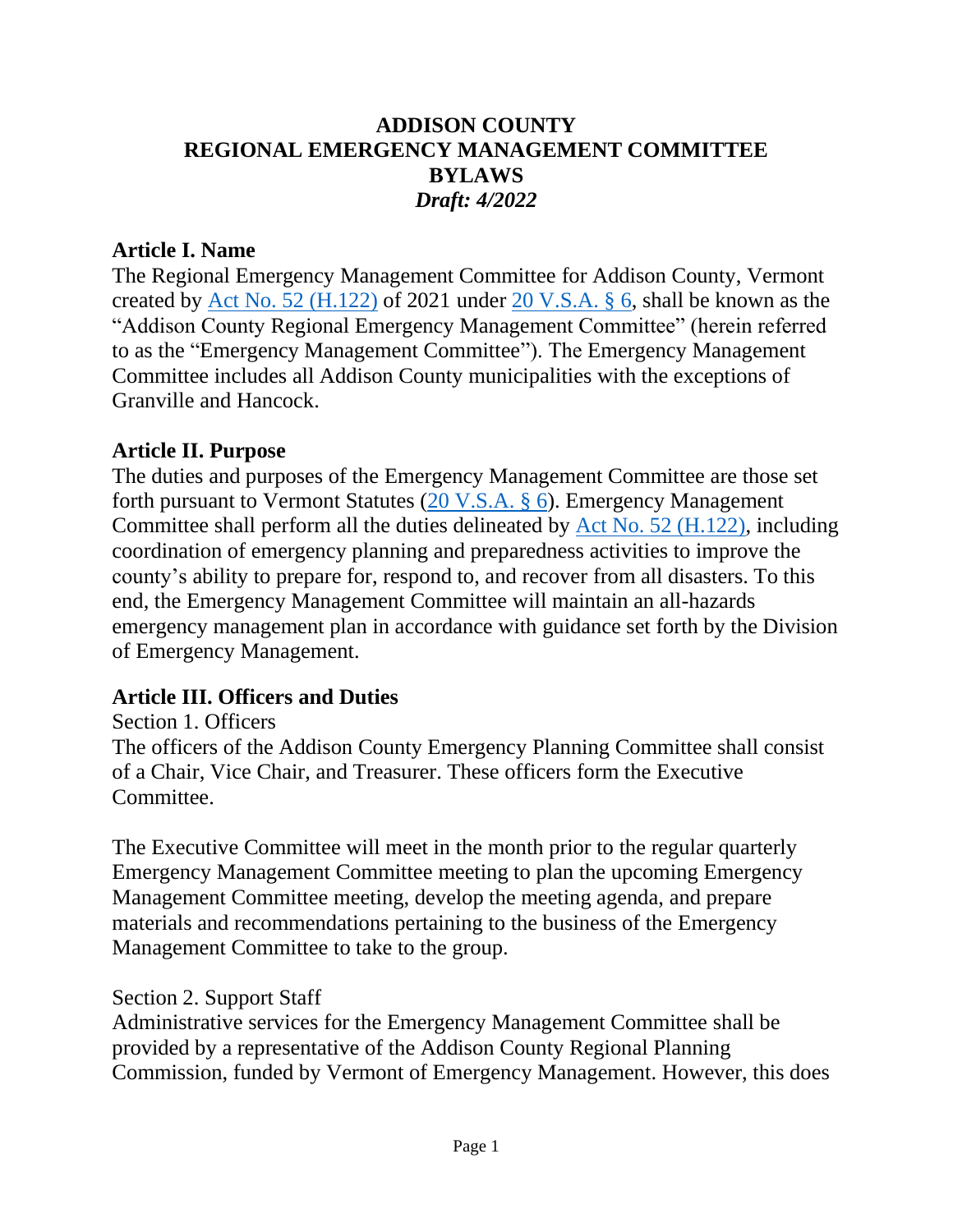not preclude any of the *ex officio* members' agencies or departments from providing administrative support to the Emergency Management Committee.

#### Section 3. Duties

The Chair shall be responsible for calling and presiding over all meetings of Emergency Management Committee. The Vice Chair shall serve as Chair and shall perform all duties assigned to the Chair in the absence of the Chair.

An Addison County Regional Planning Commission representative shall be responsible for supporting the Chair, maintaining a list of voting and non-voting members, securing meeting space, advertising meetings and agendas, taking & disseminating minutes, and documenting the Regional Emergency Management Committee decisions in the Regional Plan & submitting the regional plan to Vermont Emergency Management. Draft minutes shall be posted and sent out in advance for approval at the next regular meeting of the Emergency Management Committee.

### Section 4. Vacancies

Vacancies due to resignation or other causes can be filled, with the concurrence of the remaining elected officers, by appointment.

### **Article IV. Membership**

The Emergency Management Committee shall consist of voting and non-voting members.

Each municipality in the region is required to designate two voting representatives to the Emergency Management Committee and is encouraged to invite additional stakeholders to ensure broad-based perspective across the region.

### Section 1. Voting Membership

The local emergency management director or designee and one representative from each town and city in the region shall serve as the voting members of the Emergency Management Committee. As required by 20 V.S.A. § 6, a representative from a town or city shall be a member of the town's or city's emergency services community and shall be appointed by the town's or city's executive or legislative branch.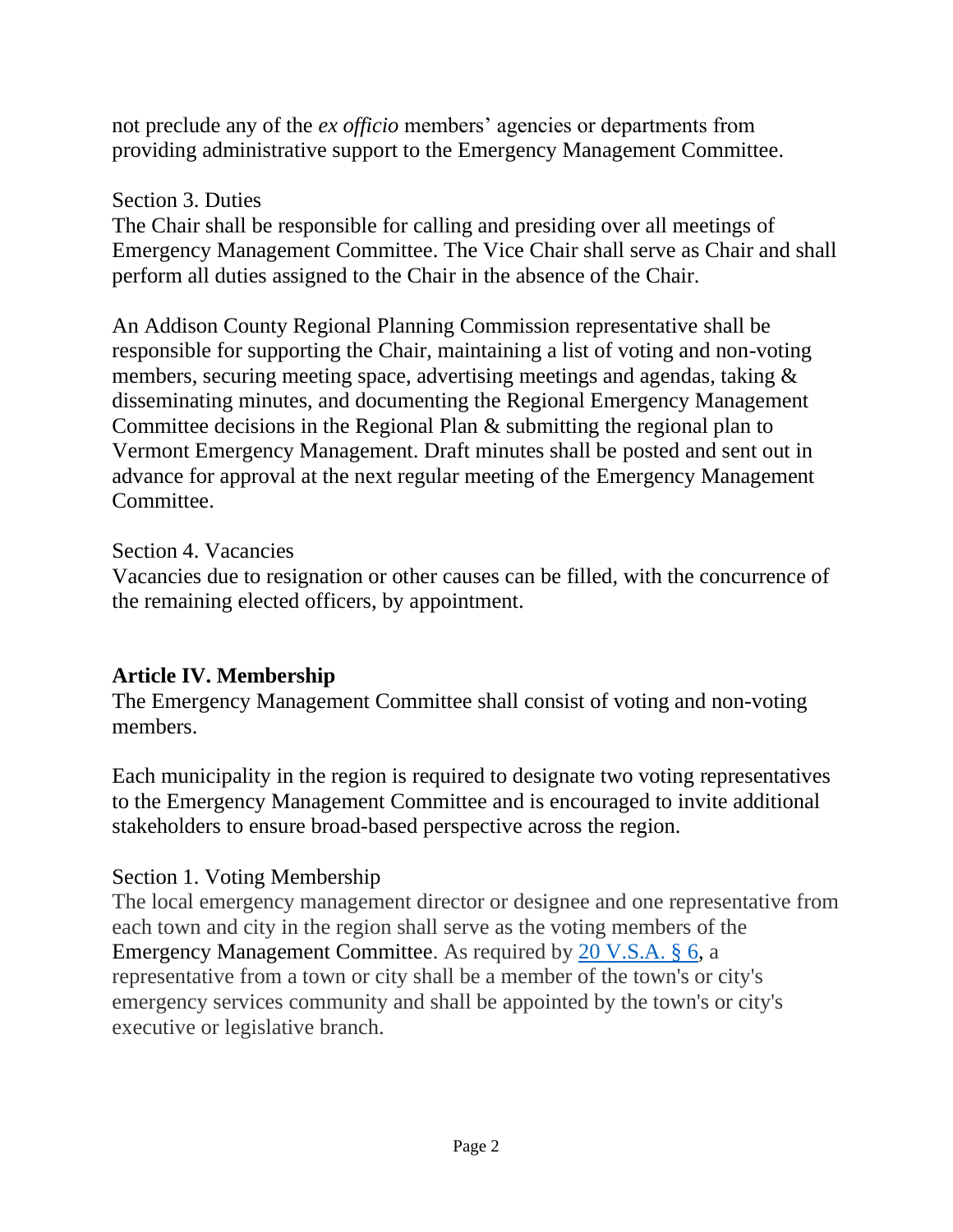Section 2. Nonvoting Membership

Other representatives from the following organizations serving within the region: fire departments, emergency medical services, law enforcement, media, transportation, regional planning commissions, hospitals, the Department of Health's district office, the Division of Emergency Management, organizations serving vulnerable populations, and any other interested public or private individual or organization.

# **Article V. Meetings**

Section 1. Regular Meetings.

The Emergency Management Committee shall meet at least quarterly for regular meetings. Meeting dates shall be established as follows or as otherwise noticed in advance by the Chair:

- (1) Second Wednesday of February.
- (2) Second Wednesday of May.
- (3) Second Wednesday of August.
- (4) Second Wednesday of November.

Meetings shall be held at a time and location determined by the Chair. Meetings canceled due to unforeseen circumstances may be rescheduled by the Chair and conducted within 45 days of the regular meeting date, if required to meet the business needs of the Emergency Management Committee.

Section 2. The Chair shall preside at all meetings that he/she attends. In the case of the Chair's absence, the Vice Chair shall preside.

Section 3. Quorum.

A quorum shall consist of at least a third of voting members from the established Emergency Management Committee positions, either by attendance at a regular meeting or by proxy. A quorum shall be required to hold an official meeting, hold elections, or transact business. Attendance at a regular or special meeting also may be via telephone, teleconference, or any electronic means by which the voting members can see and/or hear one another. In the absence of a quorum, the Emergency Management Committee may still meet and discuss any issue that may come before them, but no such action shall be the official decision of the Emergency Management Committee unless later ratified by a quorum.

Section 4. Notice of Meetings.

(1)Notice of Emergency Management Committee meetings shall comply with Vermont Statutes Annotated, 1 V.S.A. §310, §311, §312, §313, and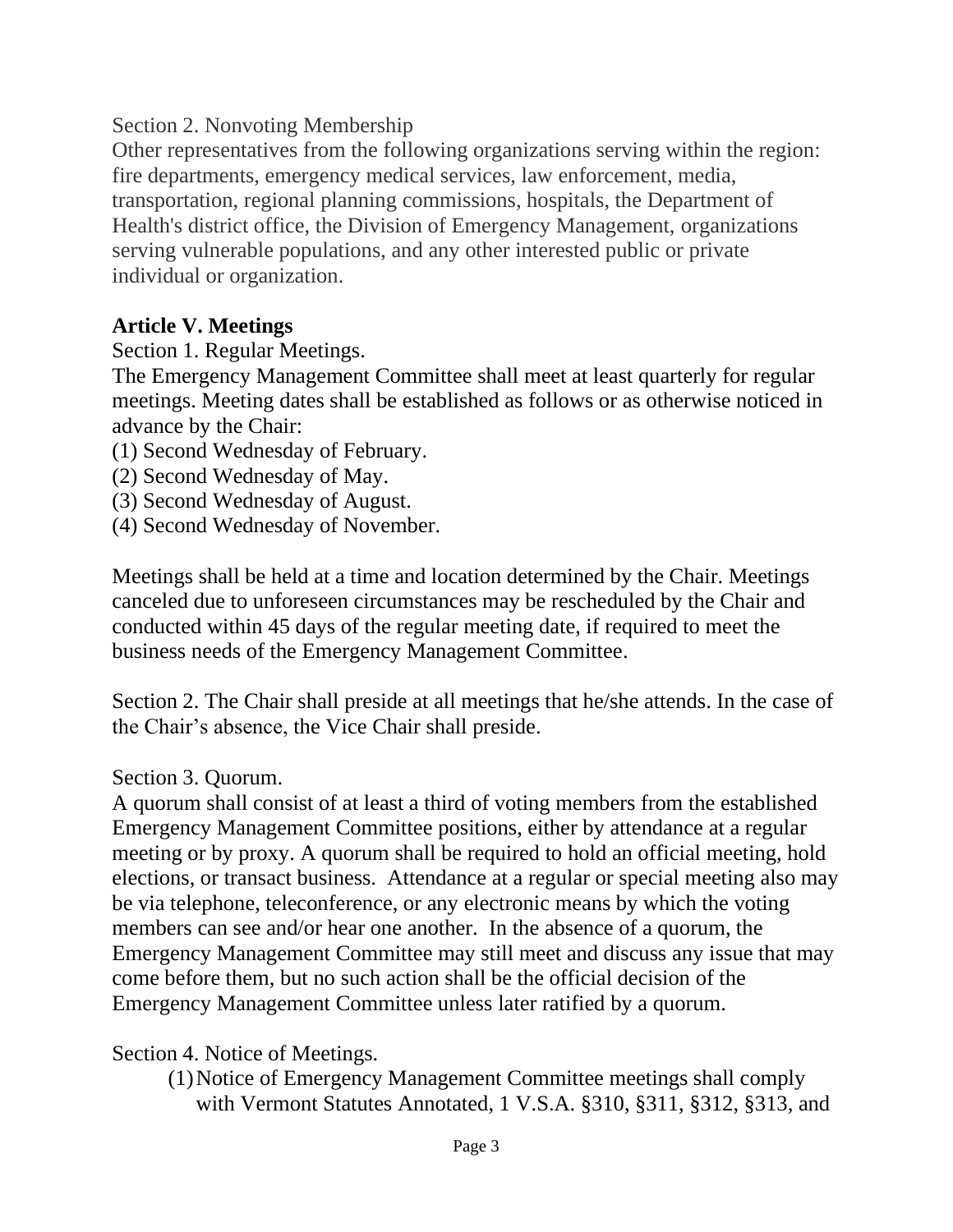§314 (collectively known as the Open Meeting Law). All meetings of the Emergency Management Committee shall be open to the public. Notice of regular, quarterly meetings shall be posted in the local press at least a week prior to each meeting.

- (2) In accordance with the provisions of Title 1 Vermont Statutes Annotated  $\S 312(c)(2)$  special meetings may be called at times other than as set forth in Article V, Section 1 above, by the Chair or in the absence of the Chair, the Vice Chair. The time, place, and purpose of a special meeting subject to this section shall be publicly announced at least 24 hours before the meeting. The Emergency Management Committee shall post notices of special meetings in or near the clerk's offices of its member towns and in at least two other designated public places in each such municipality at least 24 hours before the special meeting. The Emergency Management Committee shall post notice of a special meeting in the local press, if practicable, but such posting shall not be required. In addition, notice shall be given, either orally or in writing, to each delegate to the Emergency Management Committee at least 24 hours before the meeting, except that a member may waive notice of a special meeting, and attendance at such meeting shall be deemed waiver of such notice.
- (3) In accordance with the provisions of Title 1 Vermont Statutes Annotated § 312(c)(3) emergency meetings may be called by the Chair, or in the absence of the Chair by the Vice Chair without public announcement, without posting of notices, and without 24-hour notice to members, provided some public notice thereof is given as soon as possible before any such meeting. Emergency meetings may be held only when necessary to respond to an unforeseen occurrence or condition requiring immediate attention by the public body.

### Section 5. Rules of Order.

The deliberation of all meetings of the Emergency Management Committee and its various committees shall be governed by the small boards and committees provisions of Robert's Rules of Order, Newly Revised, when not inconsistent with these bylaws, or with special rules of order adopted by the Emergency Management Committee.

### Section 6. Minutes of Meetings.

Minutes of all Emergency Management Committee meetings shall be maintained by the Secretary. Minutes shall include, but not be limited to, a record of all Emergency Management Committee motions and votes, a record of Emergency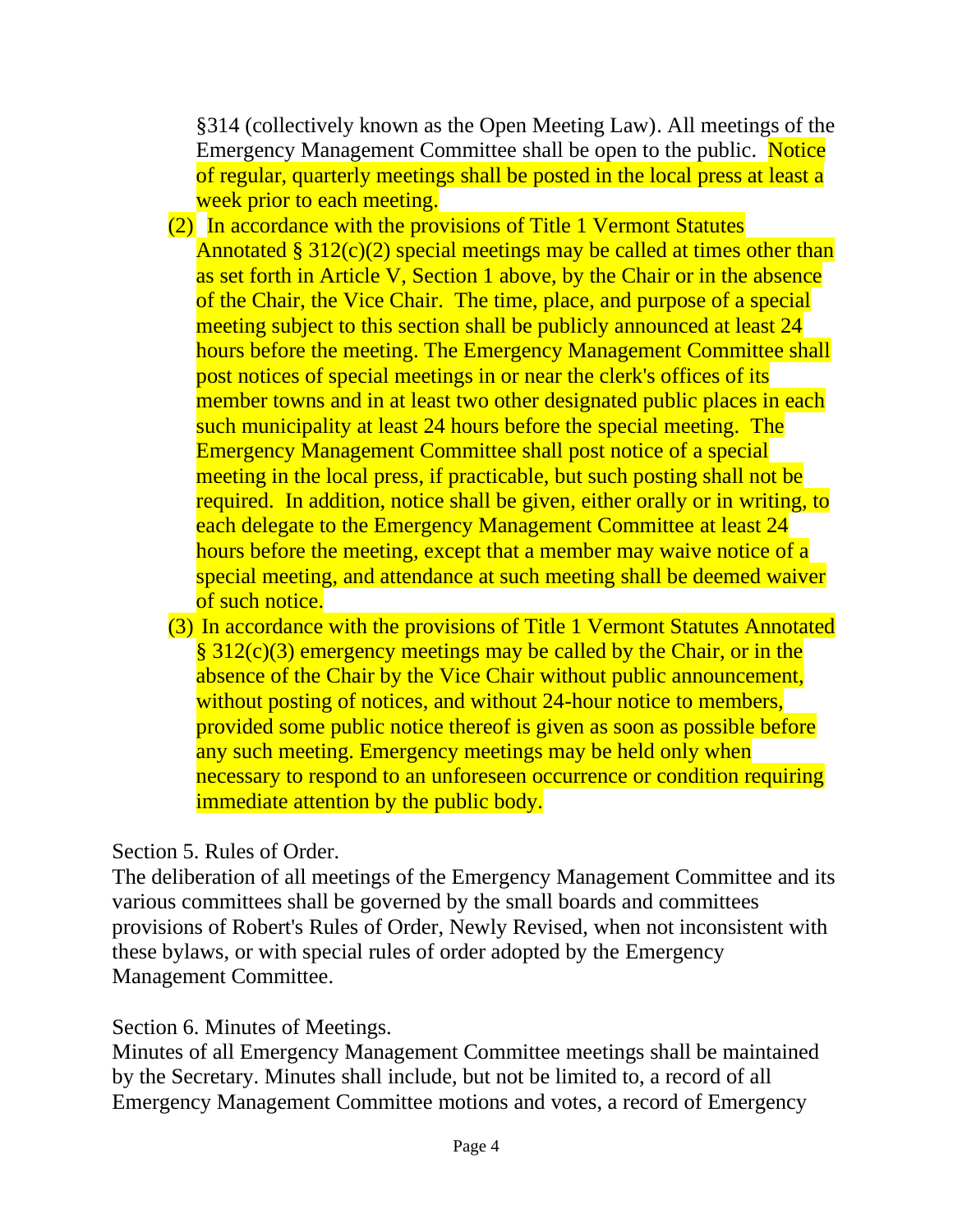Management Committee members in attendance or absent from all meetings and a summary of pertinent discussion. Meeting schedules and copies of approved minutes will be posted on the Emergency Management Committee webpage: **[https://acrpc.org/acrpc-remc/](about:blank)**

Section 7. Participation of Members of the Public.

All meetings shall be open to the general public unless an executive session is invoked under Vermont Statutes Annotated, 1 V.S.A. §313. Members of the public shall be encouraged to attend all regular and special meetings. Public notice of meetings shall be consistent with the provisions of the Open Meeting Law. An opportunity shall be provided at each meeting for members of the public to address the Emergency Management Committee.

# **Article VI. Voting procedures**

Voting is required for financial matters of the Emergency Management Committee, electing of officers, and electing individuals to represent the Emergency Management Committee. Informal appointments of officers and representatives of the Regional Emergency Management Committee may be made up until June 1, 2022.

Matters that require a vote of the Emergency Management Committee must be approved by the majority of Emergency Management Committee voting members in attendance at a duly warned meeting, as provided for in these bylaws. Voting proxies for a particular town may be delegated to the other board member within the represented city or town.

# **Article VII. Elections**

The Emergency Management Committee shall elect officers to the positions of Chair and Vice Chair. The chair shall develop a meeting schedule, agenda, and facilitate each meeting. The vice chair shall fill in for the chair during the chair's absence.

The Emergency Management Committee shall also elect from membership one or more individuals to fill the following three roles:

- 1 individual to represent Emergency Management Committee on the statewide Local Emergency Planning Committee (LEPC). This individual will receive information about Hazardous Materials within their region and share it with Regional Emergency Management Committee members.
- 1 individual to represent Emergency Management Committee in the Threat and Hazard Identification and Risk Assessment and Stakeholder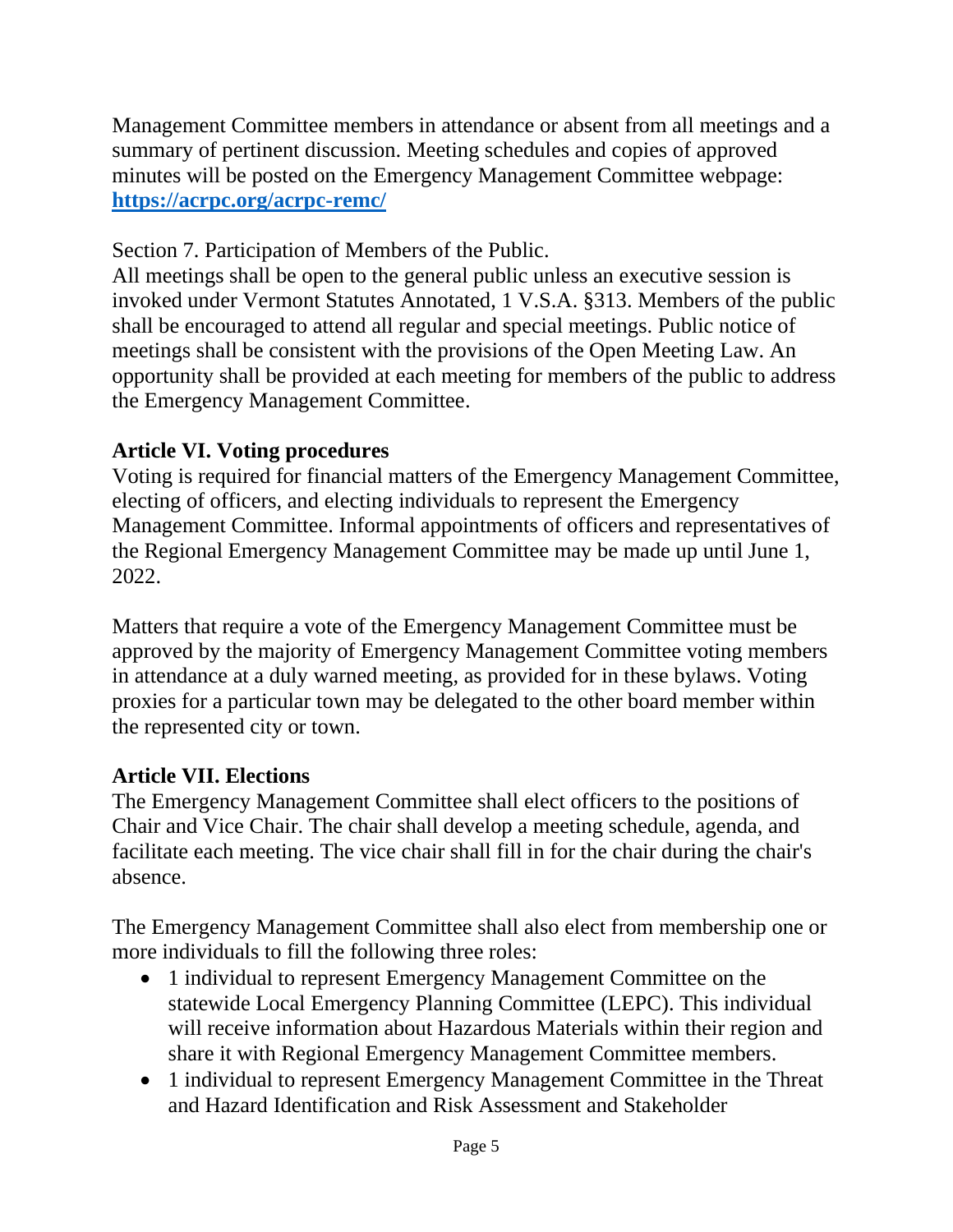Preparedness Review (THIRA/SPR). This individual will report on the current capabilities and gaps in the region's response to threats/hazards.

• 1 individual to represent Emergency Management Committee in the Integrated Preparedness Planning Workshop (IPPW). This individual will report on the plans, trainings, & exercises needed or planned for the region over the next 3 years.

The Emergency Management Committee will conduct these elections in the first quarterly meeting following Town Meeting Day each year. These positions will be held for one year (July 1-June 30).

Officers and representatives shall be elected by a majority of voting members in attendance or represented by proxy at the meeting or by any other voting method allowed by these bylaws. Nominations may be made in advance by committee members or accepted from the floor. All officers and representatives may run for re-election.

# **Article VIII. Subcommittees**

Officers may appoint subcommittees, list duties and establish deadlines as deemed necessary. Subcommittees may include committees for planning, training, exercising, and other tasks as appropriate.

# **Article IX. Finances**

For financial purposes, Emergency Management Committee will operate on a fiscal year beginning July 1st. Only the Treasurer shall receive money into and disburse money from the Emergency Management Committee's accounts. Any Emergency Management Committee accounts must be non-interest bearing to be eligible to receive grant allocations. Authorization for the Treasurer to disburse funds requires a minimum of the concurrence of *two* (2) standing officers and one member, or as a result of a motion passed at any regular Emergency Management Committee meeting. The Treasurer shall make a report of current financial status available to the Committee at each regularly scheduled meeting. In the event the Treasurer is unable to perform any of these duties, they may be performed by the Chair who shall also be a signatory on all Emergency Management Committee bank accounts.

For specific projects identified to close capability gaps, the Emergency Management Committee may have access to competitive grant funding including, but not limited to, Homeland Security Grant Program and Hazard Mitigation Grant Programs. At the time of application, Regional Emergency Management